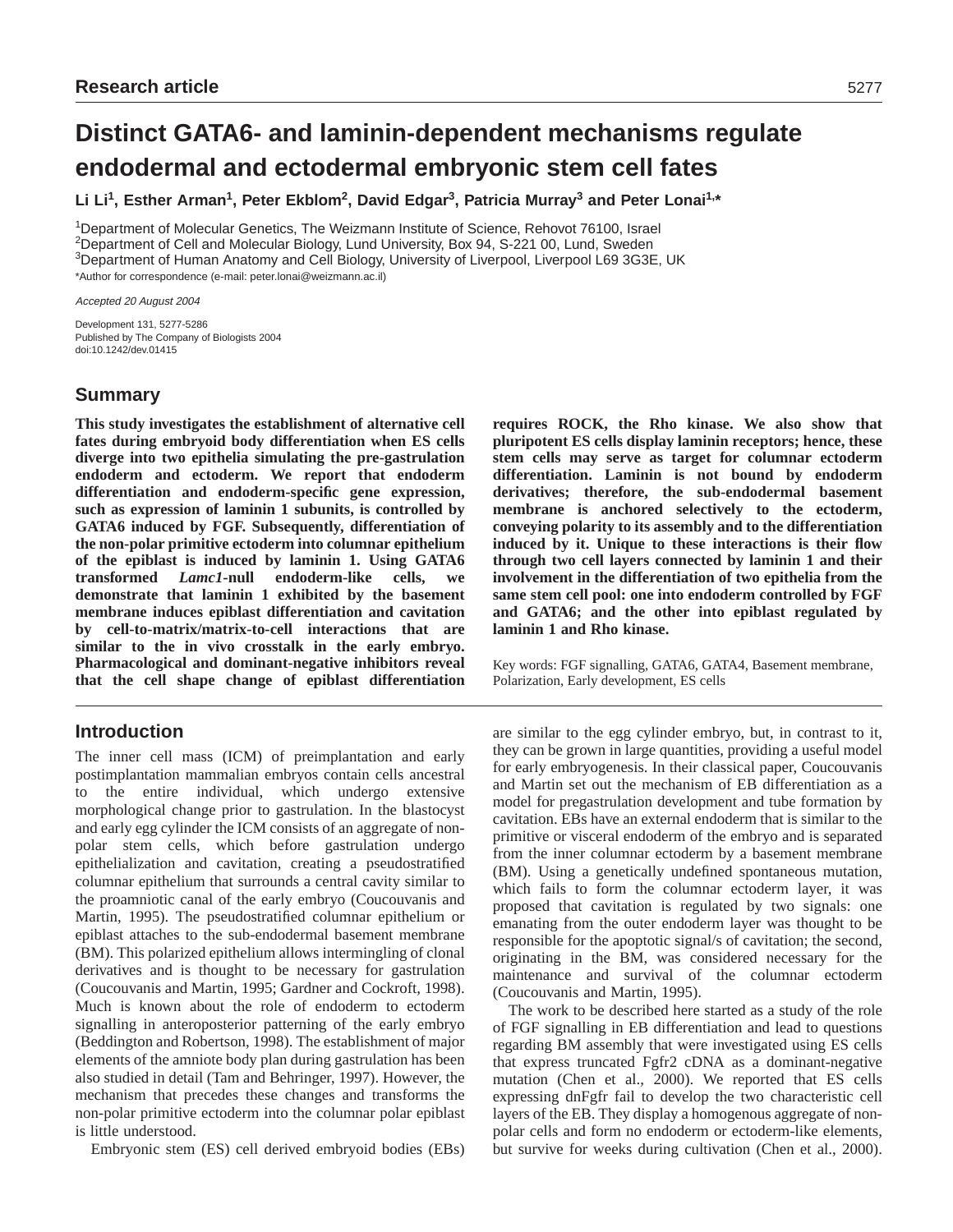We observed that EBs formed by dnFgfr ES cells fail to synthesize laminin and collagen IV isotypes, which supply the protein network of the BM. Co-cultivating wild-type and dnFgfr ES cells rescued EB differentiation, suggesting that an FGF-controlled extracellular substance, subsequently identified as laminin 1, is required for epiblast differentiation. Exogenously added laminin 1 partially rescued the EB phenotype and induced epithelial transformation, demonstrating that laminin 1 produced by the endoderm (Hogan, 1980; Leivo et al., 1980) is necessary and sufficient to induce epiblast polarization (Li et al., 2001a).

Other reports also demonstrated that laminin 1 is required for EB differentiation. Targeted disruption of β1-integrin, which inhibits laminin  $\alpha$ 1 synthesis, interferes with epiblast differentiation (Aumailley et al., 2000). Disruption of *Lamc1* encoding laminin γ1, one of the three polypeptides of the laminin 1 heterotrimer, leads to a similar phenotype (Smyth et al., 1999). Significantly, defective epiblast differentiation caused by loss of either gene was rescued by exogenously added laminin 1 (Murray and Edgar, 2000), which in turn could be inhibited by the E3 fragment of laminin  $\alpha$ 1 containing the heparin and sulfatide binding site of the LG4 globular domain of the laminin α1-chain (Li et al., 2002). Recognising the potential importance of these findings for understanding epithelial differentiation and early development, we assumed that it would help their analysis if we defined the succession and main intermediates of EB differentiation.

In the present study, we aimed to obtain a comprehensive view of the developmental interactions that precede gastrulation. To achieve this, several specific questions had to be answered. Is FGF signalling required for the differentiation of both epithelia and the pattern of their arrangement in the EB, or for only an initial step that is necessary for later events? Defective FGF signalling could be partially restored by exogenous laminin 1 (Li et al., 2001a). The next question is can the same effect be obtained by laminin 1 presented by the BM in a physiological cell-matrix interaction? It was also important to determine whether laminin affects the stem cell directly, or whether it activates precursors after they reached a specific stage of FGF dependent differentiation. To answer these questions, we used mutant and wild-type ES cell lines, and studied their behaviour as an effect of chemical inhibitors and co-cultivation experiments between mutant and wild-type cells.

# **Materials and methods**

#### **Cell culture and stable transfections**

Wild-type ROSA 11 (R11) and AB.2.2 ES cells, as well as the R11 derived dnFgfr, 1C6 ES cell line have been described before (Chen et al., 2000).  $\text{Lanc1}^{+\text{-}}$  and  $\text{Lanc1}^{-\text{-}}$  ES cells have been described by Smyth et al. (Smyth et al., 1999). GATA6 or GATA4 cDNA controlled by the pCAG-IP promoter were gifts from Fujikura et al., and the transfections were carried out as previously described (Fujikura et al., 2002). GATA6 cDNA was ligated also into the pEF-BOS plasmid, containing the EF-1 $\alpha$  promoter (Mizushima and Nagata, 1990) and used to transform R11 and 1C6 cells with results similar to those with pCAG-IP. Dominant-negative ROCK, which is controlled by pEF-BOS, was a kind gift from S. Narumiya (Kyoto, Japan).

Embryoid bodies were cultured as described before (Chen et al., 2000). Briefly, ES cells grown on irradiated embryonic fibroblasts were harvested by trypsinization and plated on tissue culture plates for two consecutive 2 hour periods to remove feeder cells. They were then were incubated overnight, when the aggregates formed were removed and transferred to bacteriological plates to be grown as suspension without the addition of LIF. GATA6 and GATA4 transformed cells were grown in ES cell medium, without LIF. Medium was changed every second day. Mixed cultures between GATA transformed ES cells and dnFgfr or *Lamc1* mutant ES cells were prepared by mixing single cell suspensions. Cells from each cell line  $(2\times10^6)$  were mixed in a 9 cm bacteriological plate and grown as described before (Li et al., 2001a).

#### **Cytology**

For morphological detail paraformaldehyde fixed JB4 plastic embedded 1-4 µm sections were stained with Toluidine Blue. For chimera experiments, the ES cell pellet was stained for βgalactosidase and the sections were counterstained with neutral red. Confocal analysis was as described before (Li et al., 2001a).

#### **Expression studies**

Western blotting was as described before (Chen et al., 2000). Microarray data were from an unpublished study using Affymetrix MG-U74Av2 chips. Total RNA was isolated by the RNAzol B of Tel-Test from 1C6 dnFgfr and R11 wild-type embryoid bodies at culture day 0, 2 and 4. cRNA for hybridization and scanning was prepared as described by others (Clark et al., 2000). The following genes and accession numbers of the probe sets were used to detect them: *Gata4*, M98339; *Gata6*, U51335; *Rac1*, X57277; *Cdc42*, L78074; *RhoC*, X80638; *Fog1,* AF0066492; *HNF3b,* L10409; *Sox17,* D49473. Each analysis was repeated twice.

#### **Antibodies**

Monoclonal antibody MAB200, which is specific for LG4 of laminin α1 was described before (Kadoya et al., 1995). Laminin 1 antibody was from Sigma (L9393); collagen IV antibody (AB756); antibody to perlecan (MAB #1948) and antibody to ZO1 (Mab 1520) were from Chemicon International. Antibodies to ROCKI and II were from BD Transduction Laboratories (611136 and 610623). Fluoresceinated phalloidin was from Sigma-Aldrich (P-1951); Cy-3- or FITC-labelled secondary antibodies were from Jackson ImmunoResearch Laboratories.

#### **Microscopy and image analysis**

For bright-field images a Nikon E800 microscope with a Nikon DXM1200 digital camera and a  $20 \times$  (N.A., 0.75) or a  $40 \times$  (D.A., 0.95) objective was used. Confocal microscopy was in a Zeiss LSM5 instrument using a  $20 \times$  (N.A., 0.5) or  $40 \times$  (N.A., 1.20) objective. The images were processed by Photoshop 5.5 or 7.0.

## **Results**

#### **Endoderm differentiation is activated by GATA6 under FGF control**

Previous results have suggested that differentiation of both epithelia of the EB may require FGF signalling (Chen et al., 2000). Now we wished to establish when is this effect initiated and whether it continues throughout EB differentiation. To do this, we inhibited FGF signalling using the pharmacological inhibitor SU5402 (Mohammadi et al., 1997). In our EB protocol, the feeder cells used to propagate ES cells are removed by adhesion to tissue culture plates. Then the ES cell aggregates are harvested and transferred to bacteriological plates to form EBs in suspension. The day of transfer to the bacteriological plate is defined as day 0. We found that SU5402 applied from day 0 until the end of the culture period strongly inhibited EB differentiation (Fig. 1A). To test whether FGF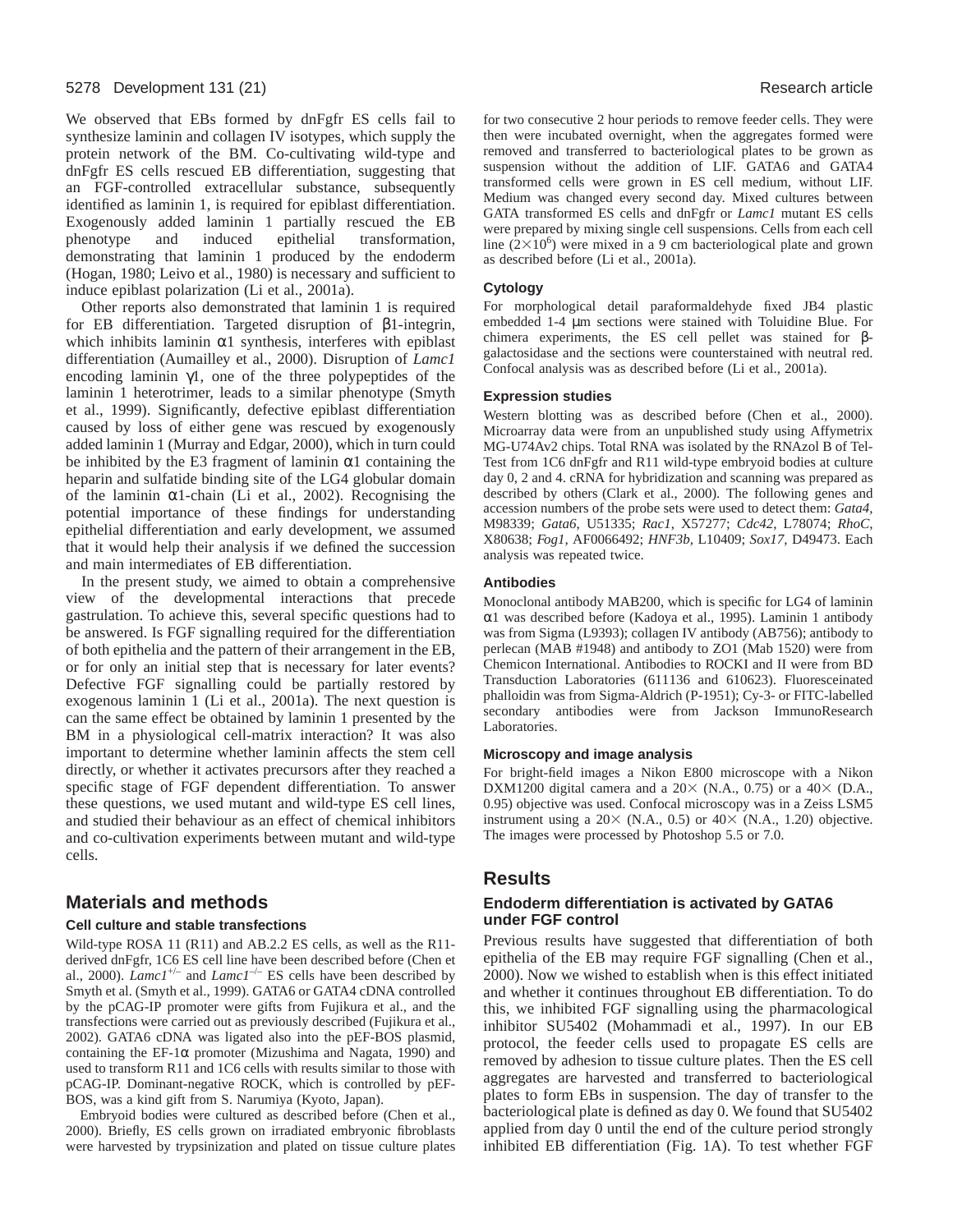

**Fig. 1.** FGF signalling is required for early EB differentiation. (A) EB differentiation is most sensitive to the Fgfr inhibitor SU5402 when added at the start or before (day –2) ES cell aggregation. (B) Western blot. α-Fetoprotein expression shows the effect of SU5402 on visceral endoderm differentiation. Differentiation was defined as the percent of EBs exhibiting two epithelia and cavitation, as seen in plastic-embedded Toluidine Blue stained sections.

signalling is required even earlier, we studied the effect of SU5402 at day –2, i.e. well before the ES cells are harvested for EB differentiation. This early treatment resulted in even stronger inhibition of differentiation (Fig. 1A), which was also apparent in reduced expression of α-fetoprotein, a marker of the mature visceral endoderm (Fig. 1B). Hence, FGF signalling is required very early in EB development, prior to any overt differentiation of the ES cell aggregates.

Next, we investigated the expression of early endoderm genes as a function of FGF signalling. Comparing mRNA levels from a DNA microarray analysis (L.L. and P.L., unpublished) of wild-type and dnFgfr ES cell cultures revealed that loss of FGFR function inhibits a number of endoderm specific transcription factors. Expression of GATA4, GATA6, *Fog1* (a gene associated with GATA factors), *Sox17* and *Hnf3b,* were all strongly downregulated in the dnFgfr mutant compared with wild type (Fig. 2A).

Expression of GATA4 and GATA6 controlled by strong promoters induces endoderm-like differentiation and the transcription of numerous endoderm-specific genes, including laminin β1 (Fujikura et al., 2002). To determine whether the GATA factors behave as intermediaries of FGF signalling, we transfected control, *Lamc1*-null and heterozygous as well as dnFGFR ES cells with GATA4 or GATA6 cDNA controlled by the pCAGI (Fujikura et al., 2002) or pEF-BOS promoter (Mizushima and Nagata, 1990). Western blotting of extracts

#### Control of ectoderm and endoderm differentiation 5279



**Fig. 2.** GATA4 and GATA6 are under FGF control and overexpress BM proteins. (A) Effect of the dnFgfr mutation on Fgf, Fgfr and GATA factor expression; data from a DNA microarray experiment. Units are kDa. (B) GATA6 or GATA4 greatly enhances synthesis of laminin 1 and collagen IV even in dnFgfr and *Lamc1* mutant ES cells (western blot).

from these stable cell lines with antibodies to laminin 1 or type IV collagen revealed significant increase in the 400 kDa laminin α1 and in the 200 kDa laminin β1 and γ1 polypeptides, as well as in the close to 200 kDa collagen IV chains (Fig. 2B). Significantly, GATA6 transformed dnFgfr ES cells also responded with increased accumulation of laminin 1 and collagen IV (Fig. 2B) chains. It follows that once GATA4 or GATA6 is activated, FGF signalling is not required to induce laminin and type IV collagen synthesis, which indicates that GATA6 expression is downstream of FGF signalling, but once expressed it is sufficient to induce endoderm differentiation.

#### **GATA factor-transformed endoderm-like cells secrete BM proteins**

Most GATA6 or GATA4 transformed ES cell clones displayed endoderm like epithelial morphology, although the periphery of larger colonies contained a few fat cell-like and neuron-like elements (not shown). The endoderm-like cells underwent further differentiation from primitive endoderm-like cells containing BM proteins in their cytoplasm to cells surrounded by extracellular BM components similar to the visceral endoderm. Staining with antibody to laminin  $\alpha$ 1 or collagen IV revealed that these proteins are retained in the cytoplasm during the first days of culture (Fig. 3A). Extracellular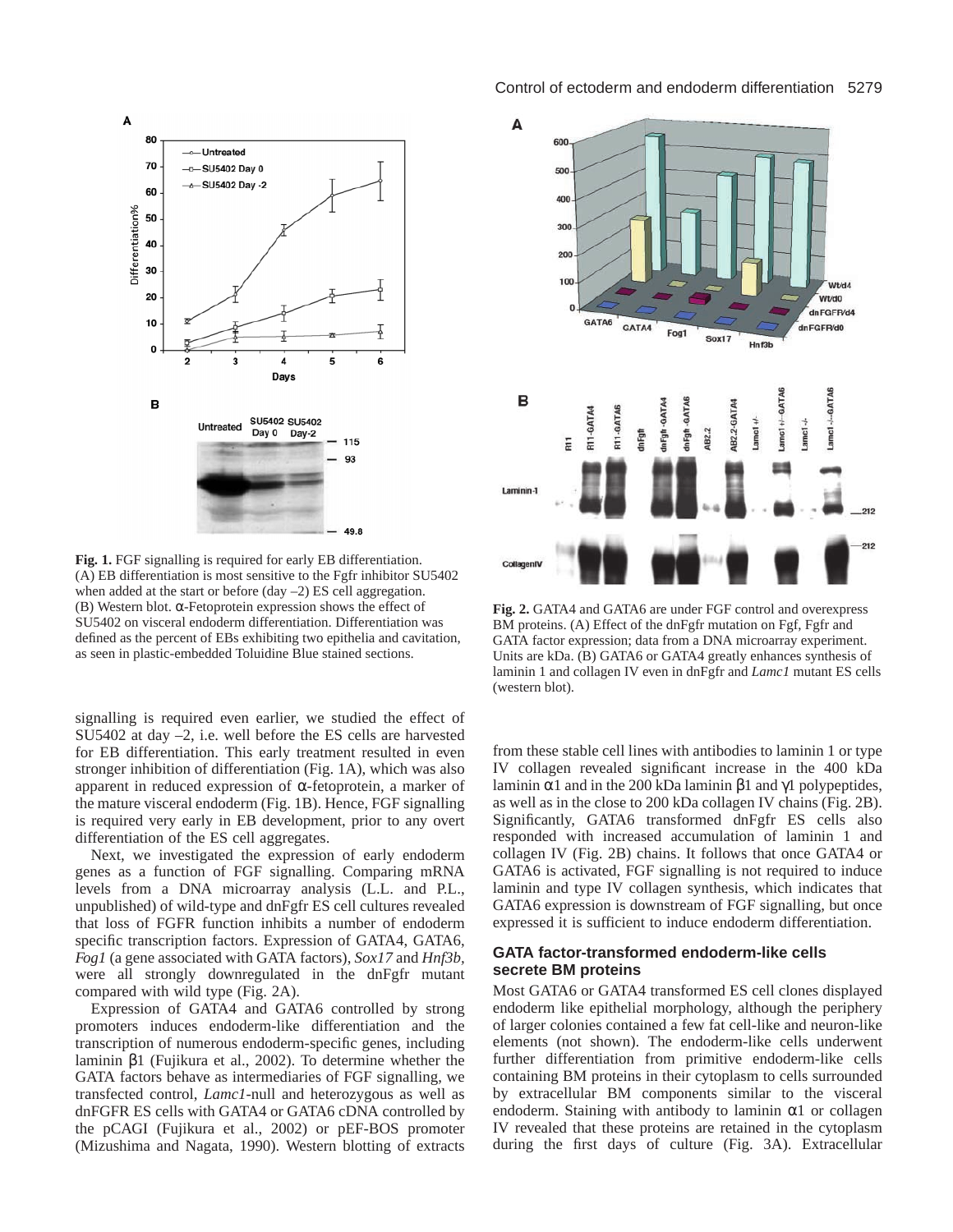

**Fig. 3.** GATA6 transfected endoderm-like derivatives of ROSA11 ES cells grown as adherent cultures (A-C) and as cysts in suspension cultures (D-L) (confocal images). (A-C) During the first day of culture, the cells accumulate laminin  $\alpha$ 1 in the cytoplasm (A), which, by day  $3$  (B) to  $4$  (C), is secreted to the extracellular space. (D,G,J) Fluoresceinated phalloidin; (E,H,K) BM proteins (Cy3), see left side for antibody used; (F,I,L) merged images.

secretion became apparent by the third day (Fig. 3B) and by the fourth day, the BM proteins formed a lattice surrounding groups of endoderm-like cells, which did not contain cytoplasmic laminin 1 or collagen IV (Fig. 3C) [although while both laminin and collagen IV could be detected in the culture supernatant by western blotting (not shown)]. Suspension cultures of GATA6-transformed endoderm-like cells grown on bacteriological dishes formed cysts, which after 3-4 days of incubation were filled with a mixture of laminin  $\alpha$ 1, collagen IV and perlecan (Fig. 3D-L). It follows that GATA6 transformed endoderm-like cells synthesize and secrete large amounts of multiple BM components. It is worth noting that the  $\alpha$ 1LG4-specific antibody, used to detect laminin  $\alpha$ 1, did not stain the surface of mature GATA4/6 transformed visceral endoderm-like cells (Fig. 3C,F), suggesting that these cell do not exhibit the appropriate laminin receptor or laminin anchorage site.

## **Epithelial transformation of ES cells by a cell-to-matrix-matrix-to-cell interaction**

Our data suggest that FGF signalling is required before overt endoderm differentiation, presumably to induce GATA6 expression and sub-endodermal BM deposition. It has been shown previously that exogenously added laminin 1 can induce epiblast epithelialization (Murray and Edgar, 2000; Li et al., 2001a). Considering the importance of this observation for understanding epiblast differentiation and epithelialization in general, we wished to gain direct evidence that the subendodermal basement membrane mediates the interaction leading to epiblast epithelialization.

1C6 dnFgfr ES cells expressing the β-galactosidase reporter were co-cultivated with β-galactosidase-negative GATA4 transformed endoderm-like cells of AB2.2 origin. After 5 days of culture, the EBs were fixed, stained for β-galactosidase, embedded in plastic and counterstained with neutral red (Fig. 4A-D). Wild-type AB2.2 cells developed into cystic EBs with external endoderm and inner columnar ectoderm (Fig. 4A). β-Galactosidase-positive cells of the dnFgfr mutant (1C6) line exhibited no signs of endoderm or ectoderm differentiation (Fig. 4B). The endoderm-like wild-type AB2.2-GATA4 cells, formed cysts bordered by a single endoderm layer with no obvious epiblast differentiation (Fig. 4C). By contrast, cocultivation of 1C6 and AB2.2-GATA4 cells resulted in chimeric EBs with β-galactosidase-negative endoderm derived from the GATA transformed cell line and β-galactosidasepositive columnar ectoderm derived from the dnFgfr mutant 1C6 cell line (Fig. 4D).

Our results demonstrated that GATA-transformed ES cells can rescue epiblast differentiation, nevertheless we could not exclude if this was due to a product or products other than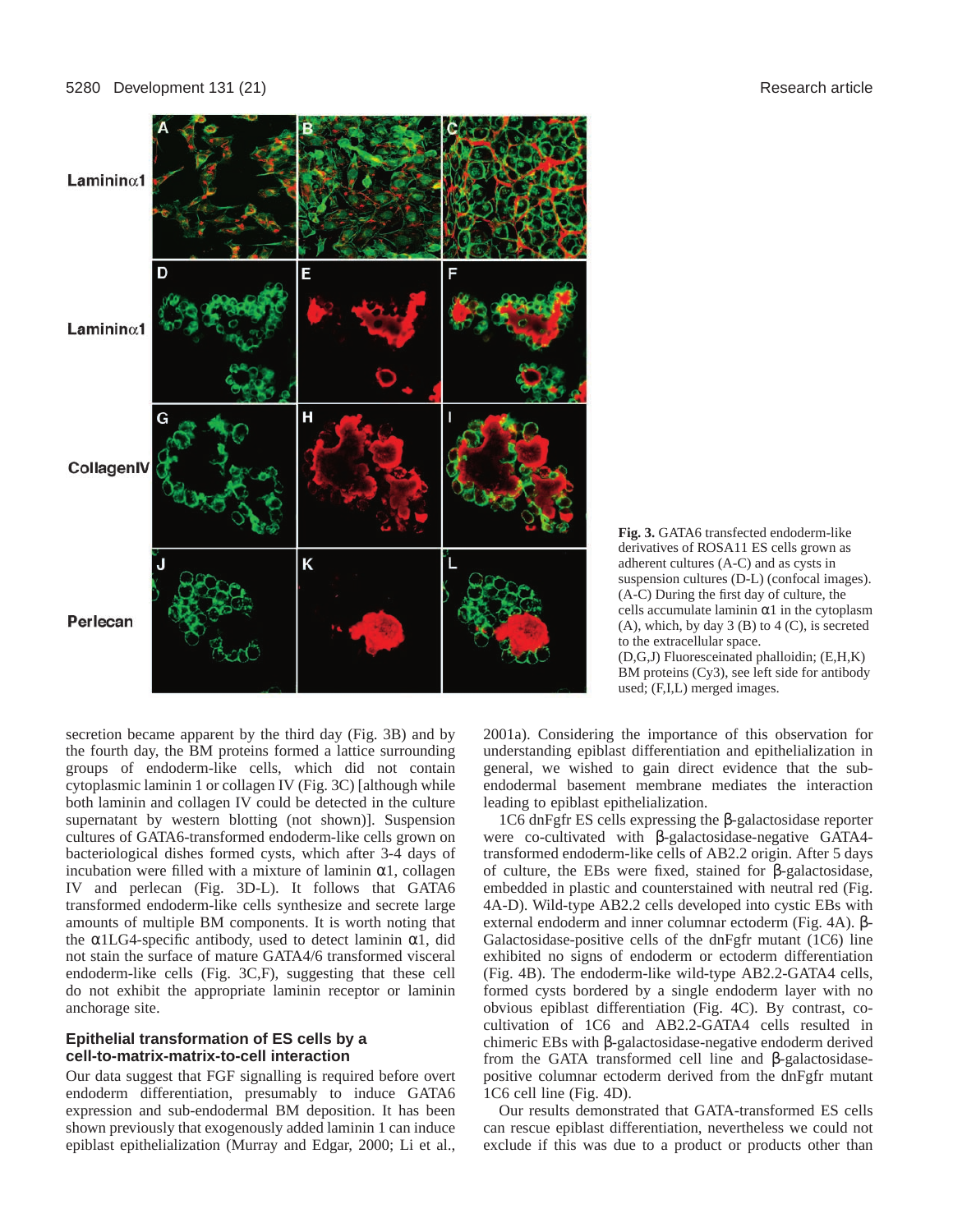

**Fig. 4.** Genetic evidence for the role of laminin 1 in the cell-tomatrix interaction required for epiblast polarization. Upon cocultivation, GATA4 transformed endoderm-like ES cells rescue the dnFgr mutant (A-D). The GATA6 transferred homozygous *Lamc1* mutant, in contrast to the heterozygote (E-H), does not accumulate BM proteins and cannot rescue dnFgfr cells. (A-D) Plastic-embedded sections; (E-H) β-galactosidase and Neutral Red staining. (E-H) Whole-mount confocal microscopy: green, phalloidin (a marker for F-actin); red, laminin  $\alpha$ 1. (A) AB2.2, wild-type EBs; (B) dnFgfr EB expressing β-galactosidase; (C) GATA4 transformed AB2.2 cells; (D) co-cultivation of dnFgfr (1C6) ES cells with GATA4 transformed AB2.2. (E) GATA6-transformed *Lamc1<sup>-/-</sup>* cells.  $L$ amc $I^{-/-}$  GATA6 cells form aggregates with minimal BM protein expression. (F) Co-cultivation of *Lamc1<sup>-/-</sup>* GATA6 cells with dnFgr cells does not lead to phenotypic rescue. (G) *Lamc1*+/– GATA6 cells form cysts containing BM proteins. (H) *Lamc1*+/– GATA6 cells rescue differentiation of 1C6. Scale bars: 50 µm.

laminin 1. A genetic test analyzed this problem. GATA6 transformed *Lamc1–/–* ES cells (Smyth et al., 1999) were cocultured with dnFgfr mutant 1C6 cells (Fig. 4E-H). *Lamc1–/–* cells are unable to form a basement membrane (Smyth et al., 1999). In accordance with the mutant defect, these cells failed to rescue the dnFgfr mutant (Fig. 4E,F). By contrast, the heterozygote with one normal *Lamc1* allele did rescue 1C6 differentiation (Fig. 4G,H). Numerically, 70-80% of the wild type, but not more than 3% of 1C6 aggregates underwent differentiation. During co-cultivation with the GATA6 transformed *Lamc1* heterozygote 100% of the EB reached

### Control of ectoderm and endoderm differentiation 5281

epiblast differentiation and cavitation, while GATA6 transformed *Lamc1–/–* cells produced less than 4% differentiation in their dnFgfr partner. It was also apparent from these results that epiblast differentiation is coupled with polarization of the newly formed epithelium. As Fig. 4H shows, the apical domain of the epiblast facing the central cavity exhibited strong F-actin accumulation, as demonstrated by increased phalloidin staining. We therefore conclude that GATA4/6-mediated FGF signalling is necessary and sufficient for laminin expression by endodermal cells, which can interact with the juxtaposed stem cells in a cell-to-matrix interaction to induce epithelialization and polarization of the epiblast.

#### **Pluripotent stem cells are the target for epiblast epithelialization**

Pluripotent ES cells are induced directly to an endoderm-like phenotype by forced GATA4 or GATA6 expression (Fujikura et al., 2002). Although cystic embryoid bodies frequently contain non-polar stem cell-like elements, it was not clear whether the columnar ectoderm of the epiblast develops from the same stem cell pool that gives rise to the endoderm. To address this issue, we used dnFgfr ES cells of the 1C6 line. Although these cells do not undergo EB differentiation, when aggregated with four-cell stage wild-type embryos and transplanted into pseudopregnant females they developed into most cell types in the chimeric embryo (Fig. 5). When such dnFgfr ES cells were treated with 30-40% conditioned medium from GATA6 transformed *Lamc1*+/– cells, 70-80% of the resulting EBs differentiated into single cavitated columnar epithelia without an endoderm layer (Fig. 6A). By contrast, no differentiation could be observed when supernatants derived from GATA6 transformed *Lamc1<sup>-/-</sup>* cells were used (Fig. 6B). It follows that ectodermal epithelialization and cavitation is due to endodermal laminin 1 and its target cells are undifferentiated pluripotent ES cells.

EBs developing from GATA supernatant treated dnFgfr ES cells exhibit a columnar monolayer surrounding the central cavity and bind laminin 1 to their basal domain (Fig. 6A). This indicated that the columnar cells exhibit laminin receptors. To demonstrate whether laminin receptors are also displayed by undifferentiated ES cells, we first showed that ES cells do not synthesize laminin 1. Fig. 6C demonstrates no laminin  $\alpha$ 1 staining of ES cells to which no GATA6 cell supernatant was added, whereas its addition to the same cells was easily detected on the membrane of most if not all ES cells (Fig. 6D), indicating that undifferentiated ES cells exhibit laminin receptors necessary for BM-induced epithelialization of the primitive ectoderm.

#### **Endoderm and epiblast polarization follows distinct ROCK-dependent mechanisms**

Both ectodermal and endodermal epithelialization of the EB involves extensive cytoskeletal rearrangements. To investigate this aspect of EB development, our attention was turned to the Rho family of small GTPases that are important mediators of cytoskeletal and cell shape changes (Etienne-Manneville and Hall, 2002). To obtain preliminary information, we inspected data from a DNA microarray experiment (L.L. and P.L., unpublished) that compared wild-type and dnFgfr EB cultures (Fig. 7A). All three major members of the Rho family were detected in the developing EB. Rac1 and Cdc42 transcripts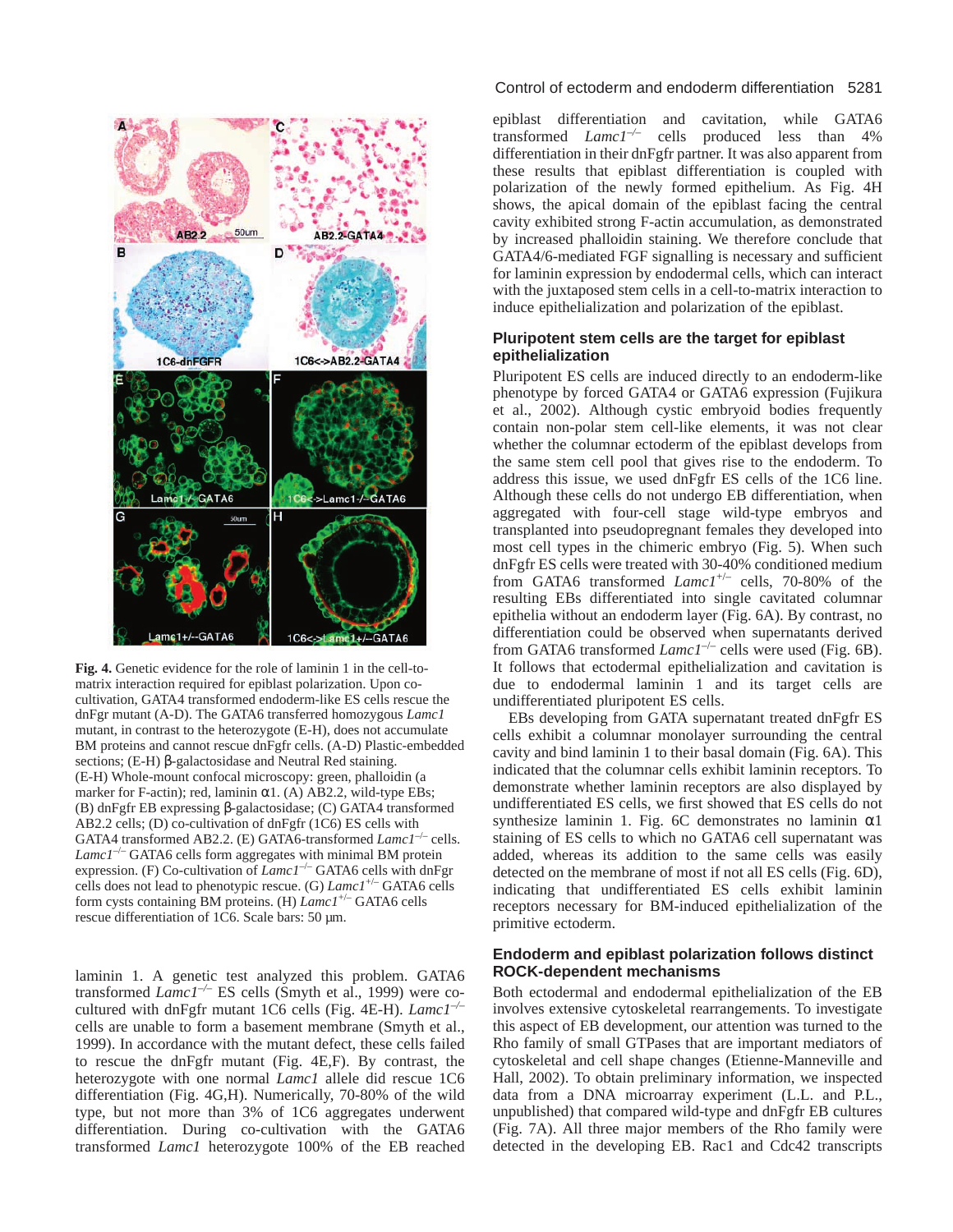

**Fig. 5.** Cells of the dnFgfr ES cell line1C6 colonize most lineages of the early embryo when introduced as chimera aggregated with wildtype cells. (A-C) β-Galactosidase staining indicates derivatives of the 1C6 line. (A) 7.5 dpc embryo, whole mount. (B) 7.5 dpc crosssection at the level of line in A. (C) 9.5 dpc embryo sagittal section. (B,C) Plastic embedded sections. Scale bars: 50 µm.

were displayed at similar levels in undifferentiated ES cells and during EB development, showing no obvious dependence on FGF signalling. By contrast, the C isotype of Rho was most prominently expressed in the wild type with its peak at day 4, when epiblast polarization takes place (Fig. 7A).

To test the involvement of *RhoC*, we inhibited ROCK, the Rho kinase, which mediates the function of Rho isotypes (Maekawa et al., 1999). Two pharmacological inhibitors, Y-27632 (Ishizaki et al., 2000) and H-1152 (Ikenoya et al., 2002), and an ES cell line stably expressing a Rho-binding negative construct (dnROCK) (Ishizaki et al., 1997) were used. Both the pharmacological inhibitors and dominant-negative ROCK inhibited epiblast differentiation without affecting endoderm development. Transmission electron microscopy revealed that



**Fig. 6.** Pluripotent stem cells and their ectoderm derivatives exhibit laminin receptors. (A-D) Confocal images. (A) Day 4, 1C6 dnFgfr ES cells activated with *Lamc1*+/– GATA6 culture supernatant. Stained with antibody to laminin  $\alpha$ 1. The single layer of columnar cells covered by laminin  $\alpha$ 1 (red). (B) 1C6 dnFgfr ES cells incubated with Lamc1<sup>-/-</sup>GATA6 culture supernatant harvested between day four and day five of culture and stained with antibody to laminin  $\alpha$ 1. Differentiation and laminin  $\alpha$ 1 staining are both absent. (C) Wildtype ROSA11 ES cells on feeder layer stained with antibody to laminin α1 and phalloidin (green). See fibroblast in left upper quarter. There is a lack of laminin staining. (D) Wild-type ROSA11 ES cells on feeder layer treated with ROSA11-GATA6 culture supernatant for 6 hours and stained with antibody to laminin  $\alpha$ 1 (red) and phalloidin (green). There is laminin deposition in the membrane of all ES cells.

although the wild-type epiblast formed well-organized columnar ectoderm (Fig. 7B), Y-27632-treated EBs exhibited disorganized unconnected stem cells in the interior of the EB (Fig. 7E), while the external endoderm layer seemed to be intact, as in the untreated control. Adhesion structures were evident in the endoderm (Fig. 7C) and untreated ectoderm (Fig. 7D), but in treated cultures only the endoderm displayed such connections (Fig. 7F).

Immunofluorescence analysis revealed the familiar structure of wild-type cavitated EBs with robust F-actin accumulation at the apical domain of the columnar cells (Fig. 8A). The morphology of defective ES cell differentiation induced by ROCK inhibitors (Fig. 8B-D) could be separated into two groups. They exhibited either an interior aggregate of round non-polar stem cells (Fig. 8B,C), or if any cavitation took place, non-polar, non-columnar cells surrounded the cavity and no significant F-actin accumulation could be observed in their apical domain (Fig. 8B,D). In this latter group cavitation could be observed without epithelialization. Both variants displayed well-formed subendodermal BMs as detected by antibodies to laminin  $\alpha$ 1 (Fig. 8A,B), collagen IV (Fig. 8C) or perlecan (not shown). According to these findings, ROCK is required for epiblast polarization, but is not essential for endoderm differentiation. This assumption was supported by similar expressions of the tight junction protein ZO-1 characteristic for the endoderm of the EB, in the lateral aspect of both wild type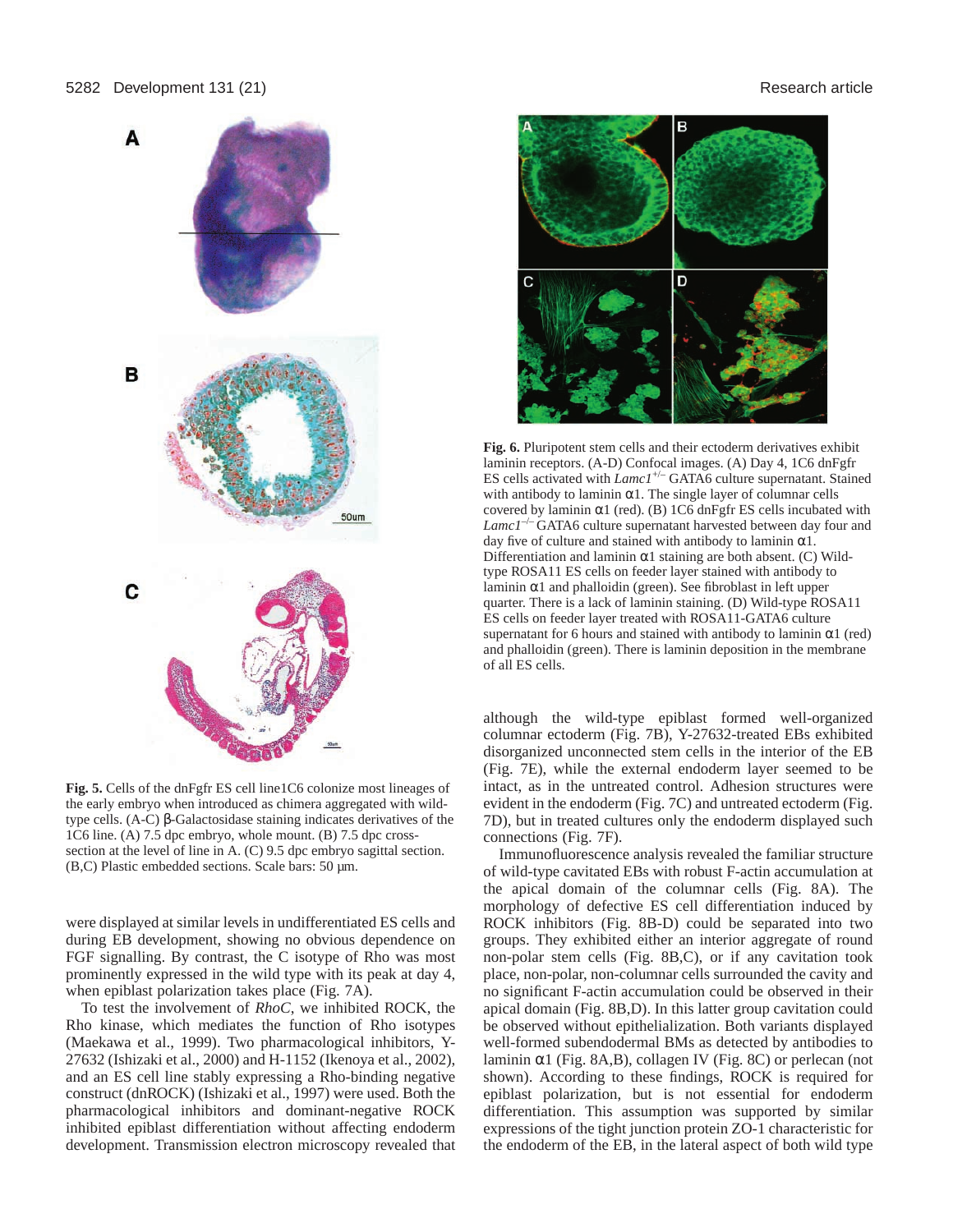

**Fig. 7.** RhoC and ROCK are involved in epiblast differentiation. (A) Results of DNA microarray analysis reveals that Rac1 and Cdc42 are expressed throughout EB differentiation and may not be dependent on FGF signalling. However, expression of RhoC is higher in the wild type than in the dnFgfr mutant and has its maximum at day 4, when epiblast differentiation is at its peak. (B-F) Transcription electronmicroscopy. (B-D) Wild type. (B) Overview; (C) adhesion structure in endoderm; (D) adhesion structure in the epiblast. (E,F) Y-27632 treatment of wild type. (E) Overview; (F) adhesion structure in endoderm. Abbreviations: end, endoderm; ect, ectoderm or epiblast. Scale bars: in E, 10 µm for B, E; in F, 0.5 µm for C, D, F. Arrows in C, D, F indicate adhesion structures. White square in B indicates the position of the adhesion structure in D.

(Fig. 8E) and H1152-treated endoderm (Fig. 8F). It follows that the cytoskeletal rearrangement of the endoderm and ectoderm is under separate and distinct control.

Further insight to the separation of ROCK function in the two epithelia was obtained by studying its expression. ROCK I (not shown) and ROCK II were strongly expressed in the endoderm but less in the epiblast (Fig. 8G). Separation of ROCK function in the two epithelia was analysed using GATA cell supernatant activated EBs, which exhibit no endoderm differentiation. Fig. 8H shows that the columnar epithelium of these modified EBs displayed strong ROCK II expression, suggesting that ROCK expression is controlled by separate mechanisms in the endoderm and ectoderm.

# **Discussion**

In this report, we have investigated the series of consecutive events that lead from primary ES cell aggregates to cavitated



**Fig. 8.** ROCK activity is required for epiblast differentiation and polarization. Confocal microscopy. Green, phalloidin staining detecting F-actin. Red, specific protein signal. (A) Wild-type (untreated) BM is detected by antibody to laminin  $\alpha$ 1. There is Factin accumulation in the apical domain of the epiblast. (B) Y-27632 treatment, note the lack of columnar ectoderm and partial cavitation without F-actin accumulation. BM detected by laminin  $\alpha$ 1 antibody. (C) H-1152 treatment, antibody to collagen IV, (D) EB formed by ES cells expressing dnROCKII. Note flat internal cells without significant F-actin accumulation in the apical domain. (E,F) ZO-1 staining. The pattern is similar in the wild-type endoderm (E) and in H-1152-treated EB (F). (G,H) ROCKII staining. (G) Wild type; (H) EB formed by dnFgfr derived GATA supernatant treated ES cells. There is F-actin accumulation in the epical epiblast domain and a lack of endoderm with strong ROCKII staining in H.

EBs distinguished by an extra-embryonic endoderm-like outer and a columnar, epiblast-like inner epithelium. As an experimental system to elucidate interactions between the endoderm and primitive ectoderm we used GATA4- or GATA6 transformed endoderm-like cells co-cultivated with mutant ES cell lines. This system demonstrated that GATA4 and GATA6 transform ES cells into functional extra-embryonic endoderm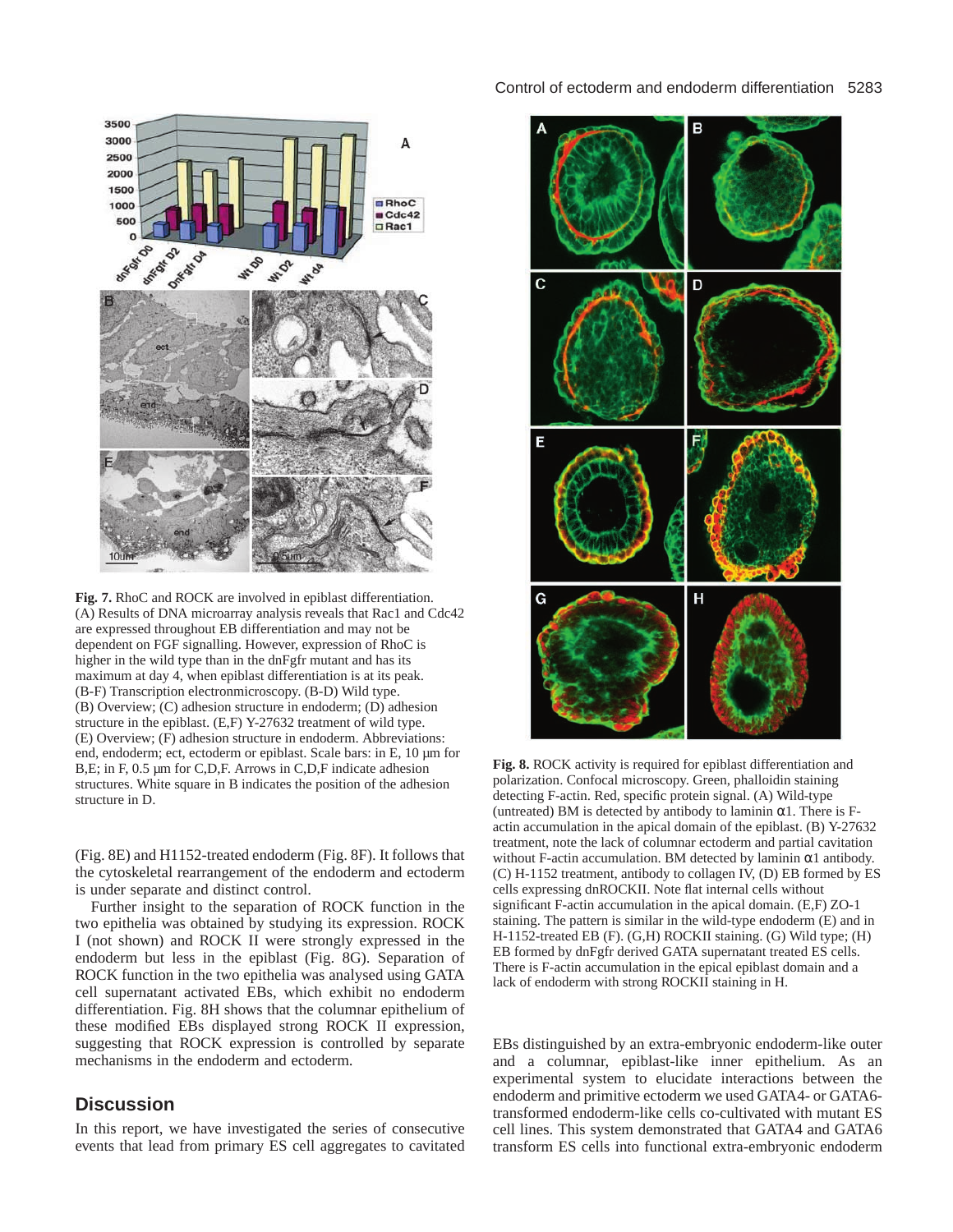that deposits a BM, which in turn mediates epiblast polarization. We found that GATA transformed cells synthesize and later secrete laminin 1 and collagen IV into the culture supernatant, which could be used to rescue epiblast differentiation. Genetic evidence of laminin γ1 null ES cells demonstrated the specificity of mutant rescue. This experimental system thus recreated the physiological BMmediated interaction and permitted to separate endoderm and epiblast differentiation according to their respective FGF/GATA6 and laminin/Rho kinase-dependent mechanisms.

## **Endoderm differentiation is induced by FGF and GATA4/6 signalling**

Endoderm differentiation depends on FGF signalling, as demonstrated by the targeted disruption of *Fgf4* (Wilder et al., 1997). *Fgf4* is expressed in the ICM and contributes to the maintenance of the endoderm (Goldin and Papaioannou, 2003), where the multiple FGF receptors that read its signals are localized (Chen et al., 2000). Expression of GATA4 and GATA6, where GATA4 is regulated by GATA6, is controlled by FGF signalling (Morrisey et al., 1998). Nevertheless, the immediate downstream elements of FGF signalling are insufficiently understood in EB differentiation. In vitro evidence suggests that most FGF dependent signals go through *Frs2a,* a docking protein (Lax et al., 2002), which communicates with the *Grb2* adaptor. Interestingly although null mutants of *Fgf4* (Feldman et al., 1995) or *Grb2* (Cheng et al., 1998) die with defective endoderm development shortly after implantation, *Frs2a* null embryos survive till advanced gastrulation (Hadari et al., 2001), indicating that FGF signalling may exhibit unique characteristics in the early embryo. Analysis of signal transduction in dnFgfr ES cells revealed that PI3K-Akt/PKB rather than MAPK-ERK signalling is affected by defective FGF activity (Chen et al., 2000). In agreement, we also found that constitutively active Akt/PKB enhances endoderm development and the synthesis of laminin and collagen IV isotypes, indicating that the PI3K-Akt/PKB pathway predominates in FGF-dependent endoderm differentiation (Li et al., 2001b).

We showed here that GATA6 is an intermediary of FGF signalling. GATA6, which is transcribed already in the ICM (Koutsourakis et al., 1999), behaves as a master gene for endoderm differentiation (Fujikura et al., 2002). GATA6 activates the synthesis of all three polypeptide chains of laminin 1, which together with collagen IV, nidogen and perlecan assemble into the sub-endodermal BM. We found that GATA factors induce endoderm differentiation and BM assembly even in dnFgfr ES cells, indicating that once activated, these transcription factors induce endoderm differentiation independently from FGF signalling. Because endoderm differentiation requires GATA6 (Morrissey et al., 1998) and because cysts of GATA6 transformed cells contain only endoderm-like elements, we conclude that GATA factors are required and sufficient to induce endoderm development and deposition of the subendodermal BM.

Additional elements of this pathway are the transcription factors COUP-TFs I and II, which are upregulated by GATA4/6 during endoderm development (Fujikura et al., 2002) and induce *Lamc1* and *Lamb1* expression (Murray and Edgar, 2001). It follows that minimal elements of this interaction are, sequentially, *Fgf4* (Wilder et al., 1997), multiple Fgfr (Chen et al., 2000), PI3K and AKT/PKB (Chen et al., 2000; Li et al., 2001b), GATA6 and GATA4 (Fujikura et al., 2002), COUP-TFs I and II (Murray and Edgar, 2001), as well as the genes encoding the three polypeptide chains of laminin 1.

Evidence mainly from the Kemler laboratory demonstrates that E-cadherin is also required for early EB differentiation. Ecadherin-null ES cells fail to aggregate, do not form a normal ectoderm and do not undergo EB differentiation (Larue et al., 1994). Therefore, E-cadherin-dependent ES cell aggregation may be a prerequisite for the restriction of FGF signalling to the outer cells of the developing EB. E-cadherin is connected to the β-catenin-GSK3-wnt pathway (Huber et al., 1996). Patterning events involving cadherin-Wnt/β-catenin interactions have been shown to be controlled by FGF signalling (Ciruna and Rossant, 2001; Kawakami et al., 2001).

## **Directional cell-to-matrix, matrix-to-cell signalling activates epiblast polarization**

There is strong evidence for the epithelialization of ES cells by exogenous laminin 1 (Murray and Edgar, 2000; Li et al., 2001a; Li et al., 2002). Here, we demonstrate that laminin 1 can induce epiblast differentiation as part of the BM that mediates the physiological interaction of the endoderm with the epiblast. We also show that while laminin 1 binds to ES cells and their ectodermal derivatives, it does not associate with the primitive endoderm. Thus, the cell-binding domains of the laminin  $\alpha$ 1 chain determine the location of the subendodermal BM by interacting with their receptors displayed by the stem cells localized below the endoderm layer (Li et al., 2002). This therefore defines the direction of laminin-mediated signalling, thereby determining the topographical relationship of endoderm and ectoderm.

Besides inducing epiblast polarization, the BM affects the simple two-cell layer pattern of the EB and egg cylinder embryo. As cell-to-matrix interactions take place through direct contact, epithelialization of residual stem cells is precluded, and a single epiblast monolayer develops from cells immediately adjacent to the BM. It has been proposed that the residual stem cells are removed by programmed cell death induced by factors derived from the endoderm, to form a central cavity (Coucouvanis and Martin, 1995). Investigation of the role of BMP signalling in cavitation indicated that BMP2 synthesized in the endoderm, and BMP4 in the primitive ectoderm can both contribute to cavitation, although BMP4 is expressed only for a short period (Coucouvanis and Martin, 1999). Our data indicate that cavitation and columnar ectoderm differentiation does not require the endoderm, provided that exogenous laminin 1 is presented. It is therefore possible that the developing ectoderm itself secretes the necessary apoptotic factors, such as BMP4, although inhibition of ROCK activity uncouples cavitation from full epithelialization of the primitive ectoderm and argues that cavitation may be either not different from necrosis, or it might be due to mechanical separation of the columnar ectoderm from the residual stem cells. This issue requires further study.

#### **Rho kinase is required for epiblast polarization**

Dominant-negative ROCK abolishes epiblast polarization without affecting endoderm differentiation, suggesting that it may be regulated separately in the two cell lineages. This assumption was supported by observing that ROCK expression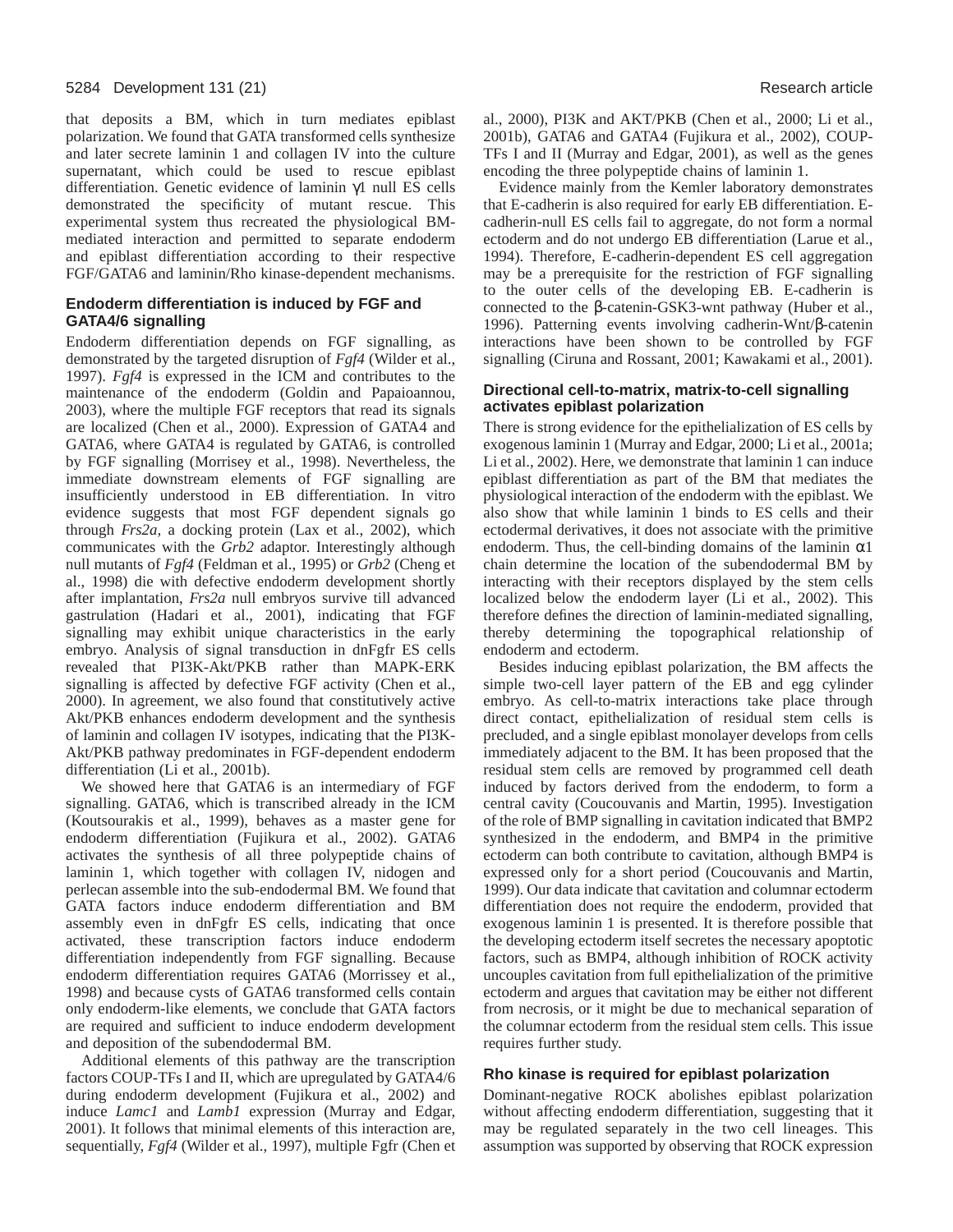and epiblast polarization does not require the endoderm for the laminin-induced differentiation of dnFgfr ES cells. Although ROCK is required for the epithelialization of the primitive ectoderm, it is not sufficient to induce this process, as suggested by our observation that dominant-active ROCK does not rescue dnFgfr differentiation (L.L. and P.L., unpublished). Although in the epiblast ROCK activity may be induced by laminin, in the endoderm it appears to be under FGF control and the resistance of endodermal differentiation to ROCK inhibition is consistent with the possibility that RAC1 or Cdc42, which are co-expressed in the endoderm, may have a role in endodermal differentiation.

Separation of endoderm and epiblast differentiation has been repeatedly observed in this study. We show that FGF signalling is required for endoderm differentiation but not for epiblast polarization, which is independently induced by laminin 1 of the sub-endodermal BM. The two lineages are also distinguished by laminin binding. ES cells and their ectodermal derivatives bind laminin, while the primitive and visceral endoderm do not, which defines the direction of laminininduced differentiation. It follows that the extra-embryonic and embryonic epithelium of the EB and egg cylinder embryo develop by distinct mechanisms, which are connected by the inductive activity of the laminin component of their common BM. Future research will have to clarify whether other epithelial transitions are also controlled by laminin-dependent mechanisms.

We thank Drs Masayuki Yamamoto for permitting to use his GATA cDNAs and Dr Hitoshi Niwa for providing these cDNAs in the pCAG-IP vector. We also thank Prof. S. Narumiya for the dominant-negative ROCK construct. This study was in part supported by the Israel Science Fund administered by the Israel Academy of Science (to P.L.).

## **References**

- **Aumailley, M., Pesch, M., Tunggal, L., Gaill, F. and Fassler, R.** (2000). Altered synthesis of laminin 1 and absence of basement membrane component deposition in β1 integrin-deficient embryoid bodies. *J. Cell Sci.* **113**, 259-268.
- **Beddington, R. S. and Robertson, E. J.** (1998). Anterior patterning in mouse. *Trends Genet.* **14**, 277-284.
- **Chen, Y., Li, X., Eswarakumar, V. P., Seger, R. and Lonai, P.** (2000). Fibroblast growth factor (FGF) signaling through PI 3-kinase and Akt/PKB is required for embryoid body differentiation. *Oncogene* **19**, 3750-3756.
- **Cheng, A. M., Saxton, T. M., Sakai, R., Kulkarni, S., Mbamalu, G., Vogel, W., Tortorice, C. G., Cardiff, R. D., Cross, J. C., Muller, W. J. et al.** (1998). Mammalian Grb2 regulates multiple steps in embryonic development and malignant transformation. *Cell* **95**, 793-803.
- **Ciruna, B. and Rossant, J.** (2001). FGF signaling regulates mesoderm cell fate specification and morphogenetic movement at the primitive streak. *Dev. Cell* **1**, 37-49.
- **Clark, E. A., Golub, T. R., Lander, E. S. and Hynes, R. O.** (2000). Genomic analysis of metastasis reveals an essential role for RhoC. *Nature* **406**, 532- 535.
- **Coucouvanis, A. and Martin, G. R.** (1995). Signals for death and survival, a two step mechanism for cavitation in the vertebrate embryo. *Cell* **83**, 279- 287.
- **Coucouvanis, E. and Martin, G. R.** (1999). BMP signaling plays a role in visceral endoderm differentiation and cavitation in the early mouse embryo. *Development* **126**, 535-546.
- **Etienne-Manneville, S. and Hall, A.** (2002). Rho GTPases in cell biology. *Nature* **420**, 629-635.
- **Feldman, B., Poueymirou, W., Papaioannou, V. E., DeChiare, T. M. and Goldfarb, M.** (1995). Requirement of FGF4 for postimplantation mouse development. *Science* **267**, 246-249.
- **Fujikura, J., Yamato, E., Yonemura, S., Hosoda, K., Masui, S., Nakao, K., Miyazaki-Ji, J. and Niwa, H.** (2002). Differentiation of embryonic stem cells is induced by GATA factors. *Genes Dev.* **16**, 784-789.
- Gardner, R. L. and Cockroft, D. L. (1998). Complete dissipation of coherent clonal growth occurs before gastrulation in mouse epiblast. *Development* **125**, 2397-2402.
- **Goldin, S. N. and Papaioannou, V. E.** (2003). Paracrine action of FGF4 during periimplantation development maintains trophectoderm and primitive endoderm *Genesis* **36**, 40-47.
- Hadari, Y. R., Gotoh, N., Lax, I. and Schlessinger, J. (2001). Critical role of FRS2 alpha in FGF receptor signal transduction pathways. *Proc. Natl. Acad. Sci. USA* **98**, 8578-8583.
- **Hogan, B. L. M.** (1980). High molecular weight extracellular proteins synthesized by endoderm cells derived from mouse teratocarcinoma cells and normal extraembryonic membranes. *Dev. Biol.* **76**, 275-285.
- Huber, O., Bierkamp, C. and Kemler, R. (1996). Cadherins and catenins in development. *Curr. Opin. Cell Biol.* **8**, 685-691.
- **Ikenoya, M., Hidaka, H., Hosoya, T., Suzuki, M., Yamamoto, N. and** Sasaki, Y. (2002). Inhibition of rho-kinase-induced myristoylated alaninerich C kinase substrate (MARCKS) phosphorylation in human neuronal cells by H-1152, a novel and specific Rho-kinase inhibitor. *J. Neurochem.* **81**, 9-16.
- **Ishizaki, T., Naito, M., Fujisawa, K., Maekawa, M., Watanabe, N., Saito, Y. and Narumiya, S.** (1997). p160ROCK, a Rho-associated coiled-coil forming protein kinase, works downstream of Rho and induces focal adhesions. *FEBS Lett.* **404**, 118-124.
- **Ishizaki, T., Uehata, M., Tamechika, I., Keel, J., Nonomura, K., Maekawa, M. and Narumiya, S.** (2000). Pharmacological properties of Y-27632, a specific inhibitor of rho-associated kinases. *Mol. Pharmacol.* **57**, 976-983.
- **Kadoya, Y., Kadoya, K., Durbeej, M., Holmvall, K., Sorokin, L. and Ekblom, P.** (1995). Antibodies against domain E3 of laminin-1 and integrin α6 subunit perturb branching epithelial morphogenesis of the embryonic submandibular gland, but by different modes. *J. Cell Biol.* **129**, 521-534.
- **Kawakami, Y., Capdevila, J., Buscher, D., Itoh, T., Rodriguez Esteban, C.** and Izpisua Belmonte, J. C. (2001). WNT signals control FGF-dependent limb initiation and AER induction in the chick embryo. *Cell* **104**, 891-900.
- **Koutsourakis, M., Langeveld, A., Patient, R., Beddington, R. and Grosveld, F.** (1999). The transcription factor GATA6 is essential for early extraembryonic development. *Development* **126**, 723-732.
- Larue, L., Ohsugi, M., Hirchenhain, J. and Kemler, R. (1994). E-cadherin null mutant embryos fail to form a trophectoderm epithelium. *Proc. Natl. Acad. Sci. USA* **91**, 8263-8267.
- **Lax, I., Wong, A., Lamothe, B., Lee, A., Frost, A., Hawes, J. and** Schlessinger, J. (2002). The docking protein FRS2alpha controls a MAP kinase-mediated negative feedback mechanism for signaling by FGF receptors. *Mol. Cell* **10**, 709-719.
- Leivo, I., Vaheri, A., Timpl, R. and Wartiovaara, J. (1980). Appearance and distribution of collagens and laminin in the early mouse embryo. *Dev. Biol.* **76**, 100-114.
- **Li, S., Harrison, D., Carbonetto, S., Fassler, R., Smyth, N., Edgar, D. and** Yurchenco, P. D. (2002). Matrix assembly, regulation, and survival functions of laminin and its receptors in embryonic stem cell differentiation. *J. Cell Biol.* **157**, 1279-1290.
- **Li, X., Chen, Y., Scheele, S., Arman, E., Haffner-Krausz, R., Ekblom, P. and Lonai, P.** (2001a). FGF signaling and basement membrane assembly are connected during epithelial morphogenesis of the embryoid body. *J. Cell Biol.* **153**, 811-822.
- **Li, X., Talts, U., Talts, J. F., Arman, E., Ekblom, P. and Lonai, P.** (2001b). Akt/PKB regulates laminin and collagen IV isotypes of the basement membrane. *Proc. Natl. Acad. Sci. USA* **98**, 14416-14421.
- **Maekawa, M., Ishizaki, T., Boku, S., Watanabe, N., Fujita, A., Iwamatsu, A., Obinata, T., Ohashi, K., Mizuno, K. and Narumiya, S.** (1999). Signaling from Rho to the actin cytoskeleton through protein kinases ROCK and LIM-kinase. *Science* **285**, 895-898.
- **Mizushima, S. and Nagata, S.** (1990). pEF-BOS, a powerful mammalian expression vector. *Nucleic Acids Res.* **18**, 5322.
- **Mohammadi, M., McMahon, G., Sun, L., Tang, C., Hirth, P., Yeh, B. K.,** Hubbard, S. R. and Schlessinger, J. (1997). Structures of the tyrosine kinase domain of fibroblast growth factor receptor in complex with inhibitors. *Science* **276**, 955-960.
- **Morrisey, E. E., Tang, Z., Sigrist, K., Lu, M. M., Jiang, F., Ip, H. S. and** Parmacek, M. S. (1998). GATA6 regulates HNF4 and is required for differentiation of visceral endoderm in the mouse embryo. *Genes Dev.* **12**, 3579-3590.